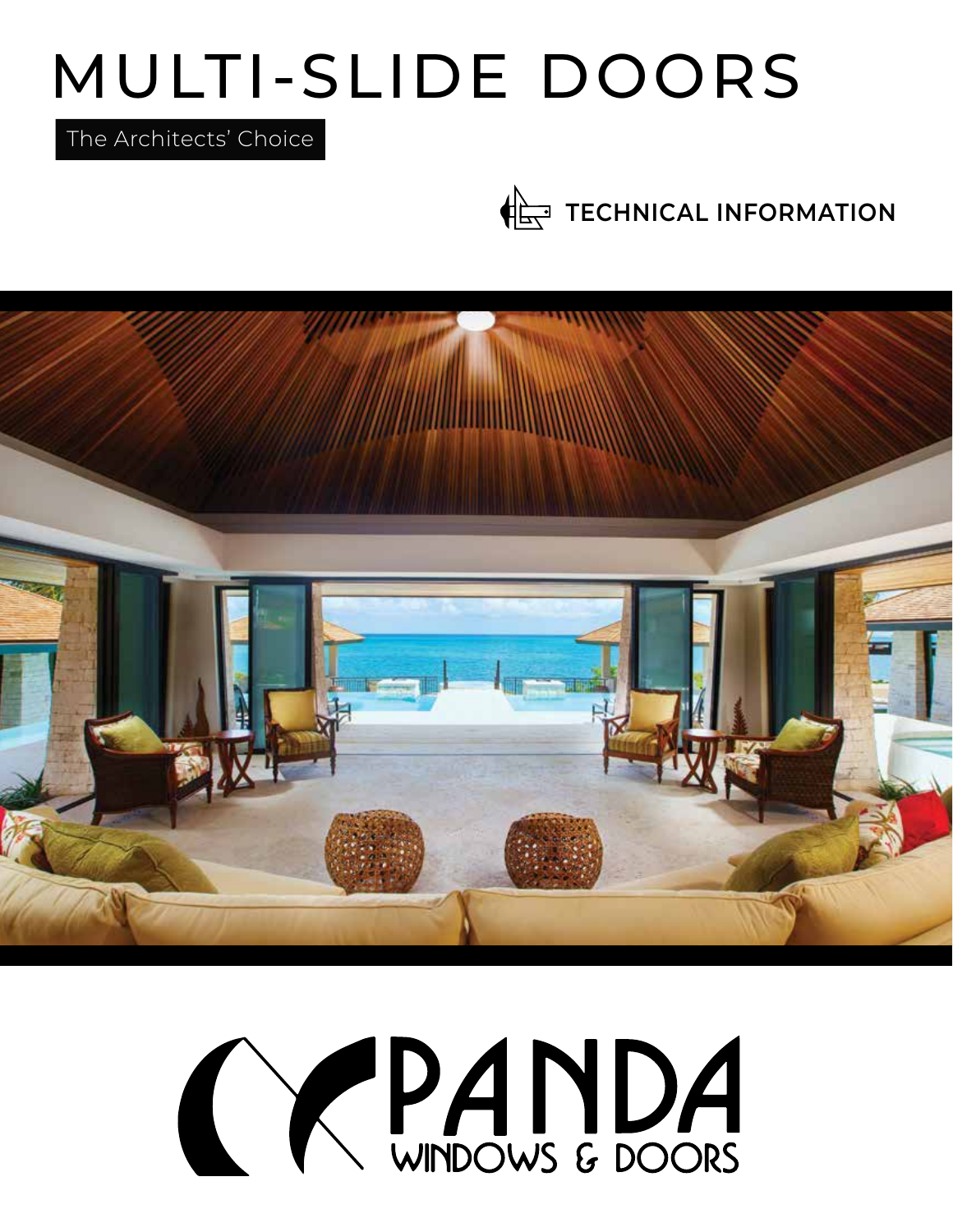



Blur the lines between interior and exterior spaces with Panda Multi-Slide Doors. Also known as sliding or telescoping doors, Multi-Slide glass door systems are ideal for opening up large expanses. Panels can slide to one or both sides of the opening, and our pocket door designs can hide individual door panels entirely from view. The number of panels included in one system is virtually unlimited.

## **Applications and Uses**

Multi-Slide Doors are able to open an entryway as much as 100% when pocketed. Panda Multi-Slides are state-of-the-art, fully customizable, and easy to use – making them a popular design choice for both residential and commercial projects.

# **Key Features and Benefits**

→ Multi-Slide glass door systems are available in a variety of impressive design options ranging from contemporary to traditional while offering a dynamic, lifestyle-changing solution for nearly any climate.

**→** State-of-the-art engineering featuring proprietary bottom-running tracks, European hardware, 6063-T6 aluminum extrusions, and Delrin polymer rollers all work together to deliver a smooth, almost "weightless" sensation when opening and closing – even when individual panels weigh up to 500 lbs.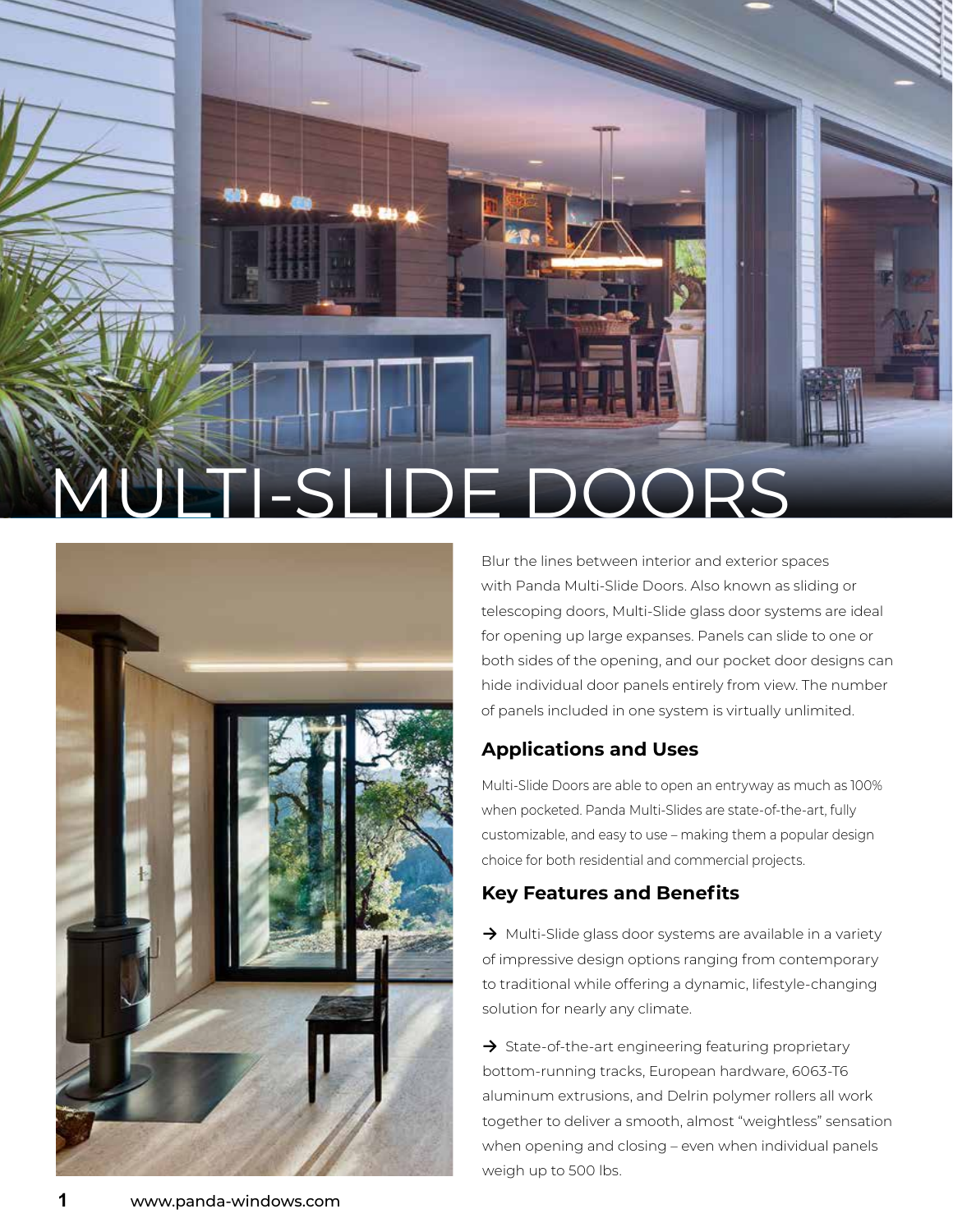

**→** Multi-Slide Doors offer various surface, recessed, and "barefoot-friendly" track options.

**→** When pocketed, Multi-Slide glass doors offer a 100% unobstructed view when fully open.

→ Multi-point locking mechanisms combined with Panda's expert engineering and reliably durable craftsmanship help protect against forced entry.

**→** Panda's Multi-Slide systems are available in a wide variety of hardware, powder-coated, and even faux wood aluminum finishes to complement any décor. We also offer steel options for coastal applications where corrosion from salt and seawater is a potential concern.

**→** Varying profile thicknesses allow for a slim design and a minimalist, modern look.

# **Customizations**

Panda fabricates every system according to your exact design and specifications. Customization opportunities include pocketed, multidirectional, unidirectional, 90° corners, and curved radius designs. Choose from a variety of options for wood, track, handles, glass, and finishes.

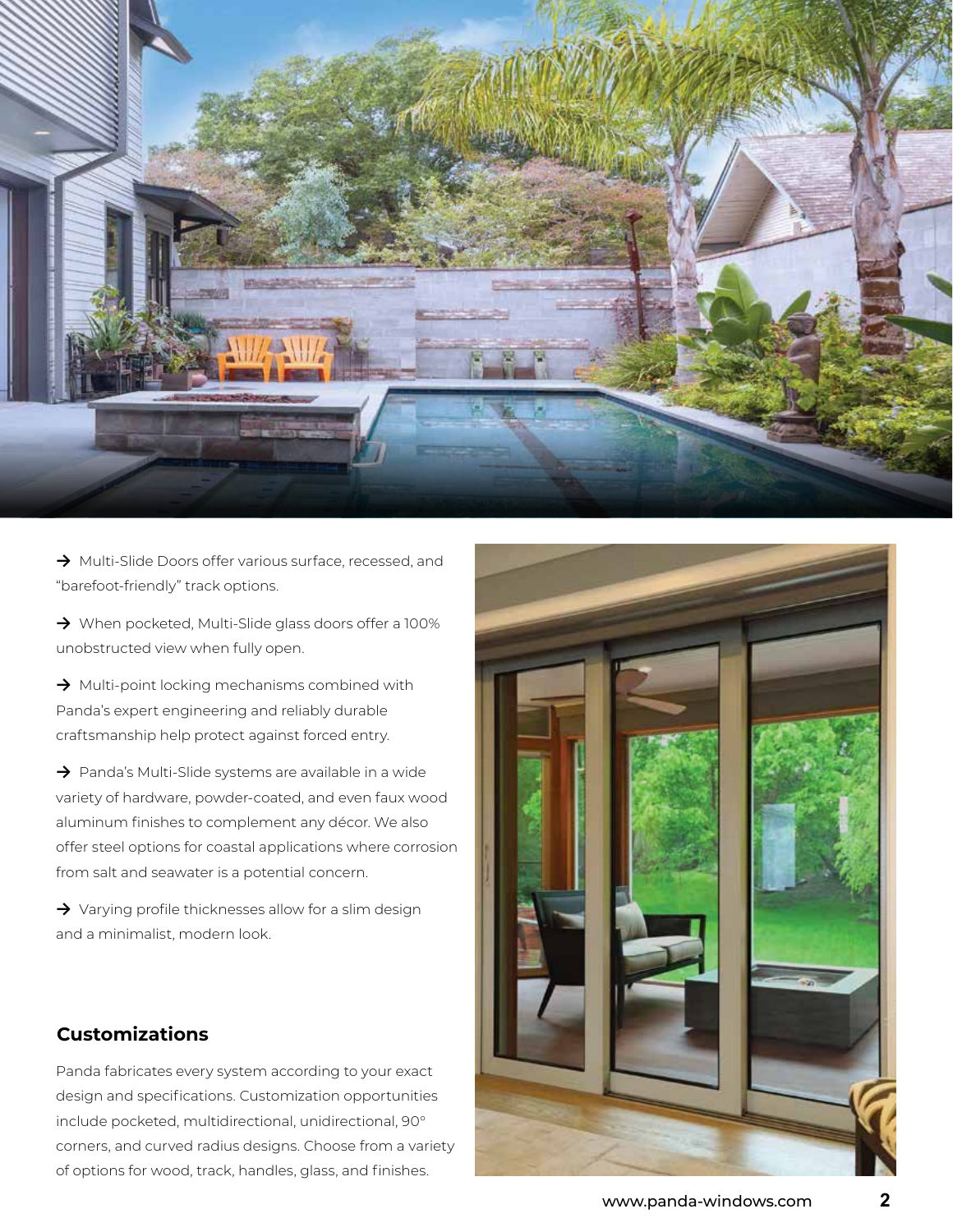# **FINISH OPTIONS**

| #20-Tech White  | #9-Traffic White                | #22-Swiss Coffee             | #13-Coconut White             | #4-Almond                     |
|-----------------|---------------------------------|------------------------------|-------------------------------|-------------------------------|
|                 |                                 |                              |                               |                               |
| #24-Gray        | #8-Metallic Full<br>Moon Silver | #15-Clear<br>Anodized Effect | #19-Silver<br>Anodized Effect | #21-Pebble Gray<br>Satin      |
|                 |                                 |                              |                               |                               |
| #6-Taratone     | #12-Brown                       | #11-Marley Bronze<br>Brown   | #7-Craftsman<br><b>Bronze</b> | #16-Standard<br><b>Bronze</b> |
|                 |                                 |                              |                               |                               |
| #14-Dark Bronze | #18-Black                       | #25-Black<br>Anodized Effect | #17-Hale Navy                 | #3-Olive Brown                |
|                 |                                 |                              |                               |                               |
| #23-Green       | #5-Boxwood                      | #1-Bravado                   | #10-Chestnut<br>Brown         | #2-Cranberry                  |

#### **Wood**

Panda offers many different species for our wood-clad and all-wood systems. Available options are: Stain Grade Pine, Paint Grade Poplar, African Mahogany, Clear Pine, Douglas Fir, Vertical Grain Douglas Fir, Maple, Birch, Cherry, Oak, Alder, Knotty Alder, Teak, and Walnut.

For options not listed or custom wood detailing requests, our team is ready to help meet your design goals.

#### **\*\*Wood-clad systems utilize several cam locking mechanisms for ease of maintenance and wood replacement.**

| Barn Wood              | Lighter Maple                  | Maple                              | <b>Straight Cherry</b> | Wide Grain                    |
|------------------------|--------------------------------|------------------------------------|------------------------|-------------------------------|
| <b>Black Walnut</b>    | Super Oak                      | Walnut                             | Super Cherry           | <b>Super Douglas</b>          |
| Super<br>Mediterranean | Super Light<br>National Walnut | Super Mahogany<br>1406 Cherry Wood | Super Mahogany<br>2401 | Super Dark<br>National Walnut |

*\*True colors may appear different from finish options shown. Color samples available upon request.*

#### **Powder Coat Finishes**

Choose from numerous finish options to make your window or door system your very own. If you would like to create or match custom colors beyond the standard options, our team is ready to assist you.

Twenty-five powder coat finish options are available as standard AAMA 2604. Also available are AAMA 2605 powder coat, metallic/bonded powder coat, anodized, Kynar, and Duranar finishes. A two-tone color scheme is available for all thermally-broken systems. Rest assured, our team is here to help you choose the right finish for the environment in which your system will be installed.

| Poplar | Sapele Mahogany | Oak      | <b>Black Palm</b>   | Bamboo                  |
|--------|-----------------|----------|---------------------|-------------------------|
|        |                 |          |                     |                         |
| Pine   | Red Oak         | Maple    | <b>Black Walnut</b> | Birch                   |
| Zebra  | Knotty Pine     | Mahogany | African Mahogany    | <b>Brazilian Cherry</b> |
| Walnut | Honduran        | Lyptus   | Alder               | Douglas Fir             |
|        | Mahogany        |          |                     |                         |

#### **Faux Wood**

When your space needs more than a standard stock color, elevate your design with our wood grain textures.

In response to the growing demand for LEED and GREEN builds, Panda is proud to be one of the first companies in the United States to incorporate this cutting-edge design into our aluminum products.

Providing the look of wood and durability of aluminum, faux wood provides a no-compromise solution that will surely exceed all expectations.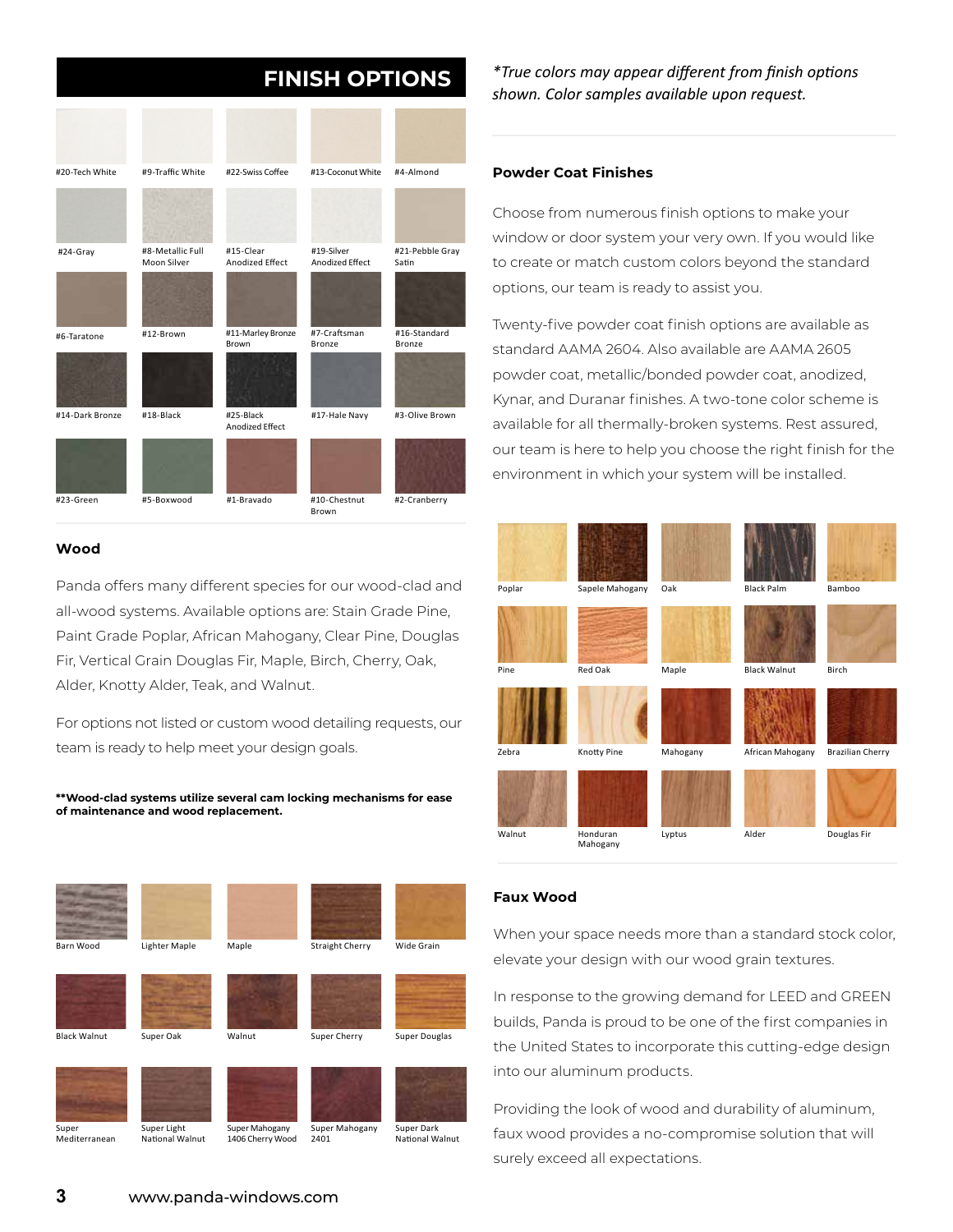# **TRACK OPTIONS**

**5/8" Surface Track**

This track is available only for the S.81 and S.83 systems. Sill pan, weep drainage, and ramp options are also available. Installs directly on top of finished flooring or can be partially recessed, offering the most comprehensive protection from harsh weather conditions.

*\*\* Even with the use of Drainage Tracks, prevention of water infiltration cannot be guaranteed in Multi-Slide systems under harsh weather conditions.* ................................................................................................





This track is only available for the S.90 system. It can be installed directly on top of finished flooring or partially recessed. It comes with a 5/16" interior lip and offers protection from harsh weather conditions.



This track is recommended for Multi-Slides with shelter from the elements, as it does not offer comprehensive protection against harsh weather conditions. Also available without drain option.





This track is recommended for Multi-Slides with shelter from the elements, as it does not offer comprehensive protection against harsh weather conditions.



This track is recommended for applications with wood subflooring or post-tension concrete and where trenching to install a track is not possible. This track is intended for Multi-Slide Door systems that do not require comprehensive protection against harsh weather conditions.



*Barefoot friendly at 3/16"*



This track is recommended for applications with wood subflooring or post-tension concrete, where trenching to install a track is not possible. It is recommended for Multi-Slides with shelter from the elements, as it does not offer comprehensive protection against harsh weather conditions.



*Barefoot friendly at 3/16"*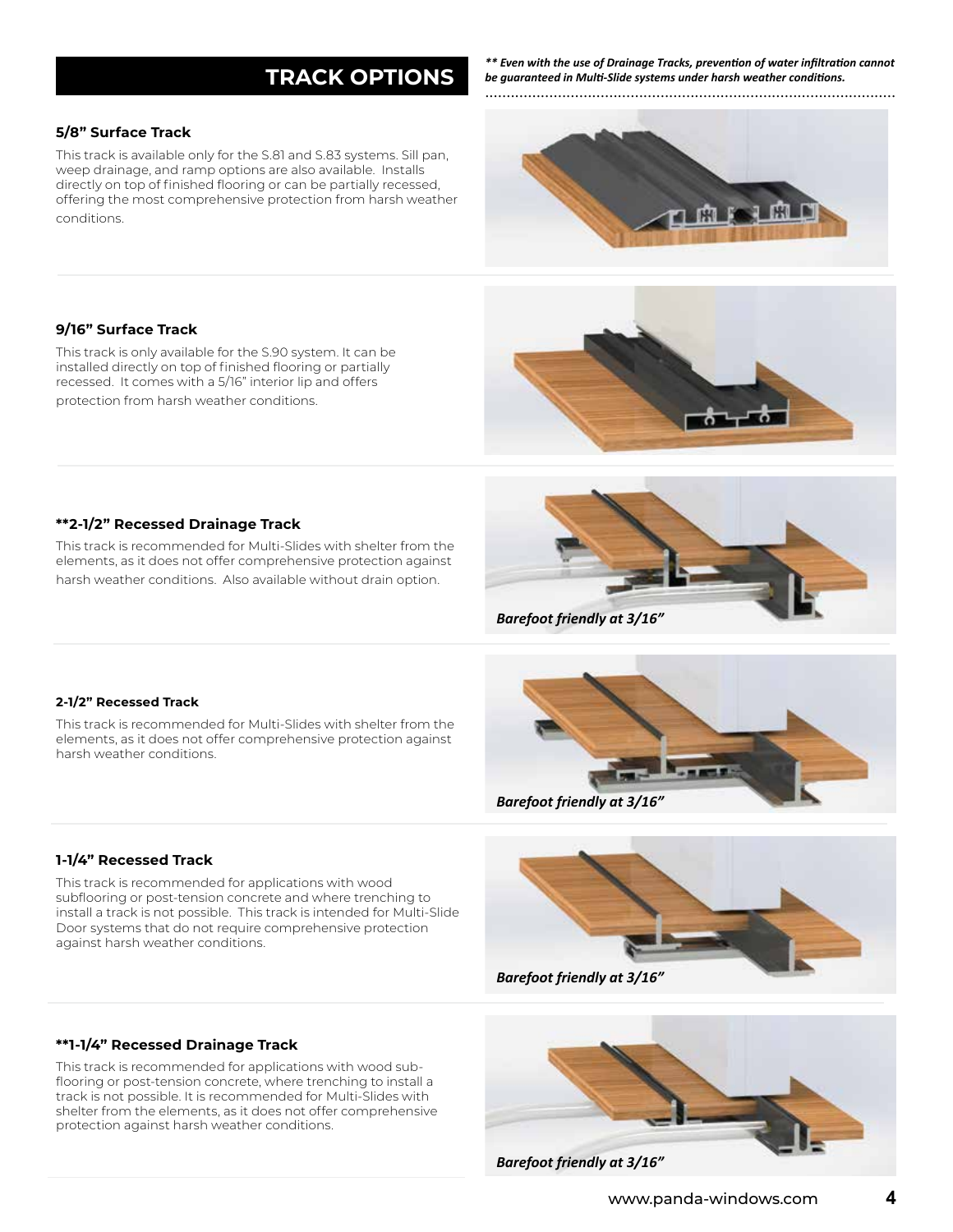# **HANDLE OPTIONS**

Choose from several handle designs and finishes for your Multi-Slide Door System. Interested in selecting a handle not pictured below? Our engineering & design team is here to assist you with further customizable options.

### **Cremone Tower**



This handle comes standard in black (RAL 9009), but can also be powder coated to match the system. Please note, this handle is available only for the S.81 and TS.83 systems.

This handle is recessed into the panel and is intended for applications where the door is pocketed with no additional space for handle depth. Please note, this handle is available only for the S.81 and TS.83 systems.



This handle is recessed into the panel and is intended for applications where the door is pocketed with no additional space for handle depth. Please note, this handle is available only for the S.81 and TS.83 systems.

**Flush**



This handle is recessed into the panel and is intended for applications where the door is pocketed with no additional space for handle depth. This handle comes standard in black, or silver. Please note, this handle is available for the S.90 and also the S.39 and S.90 screens.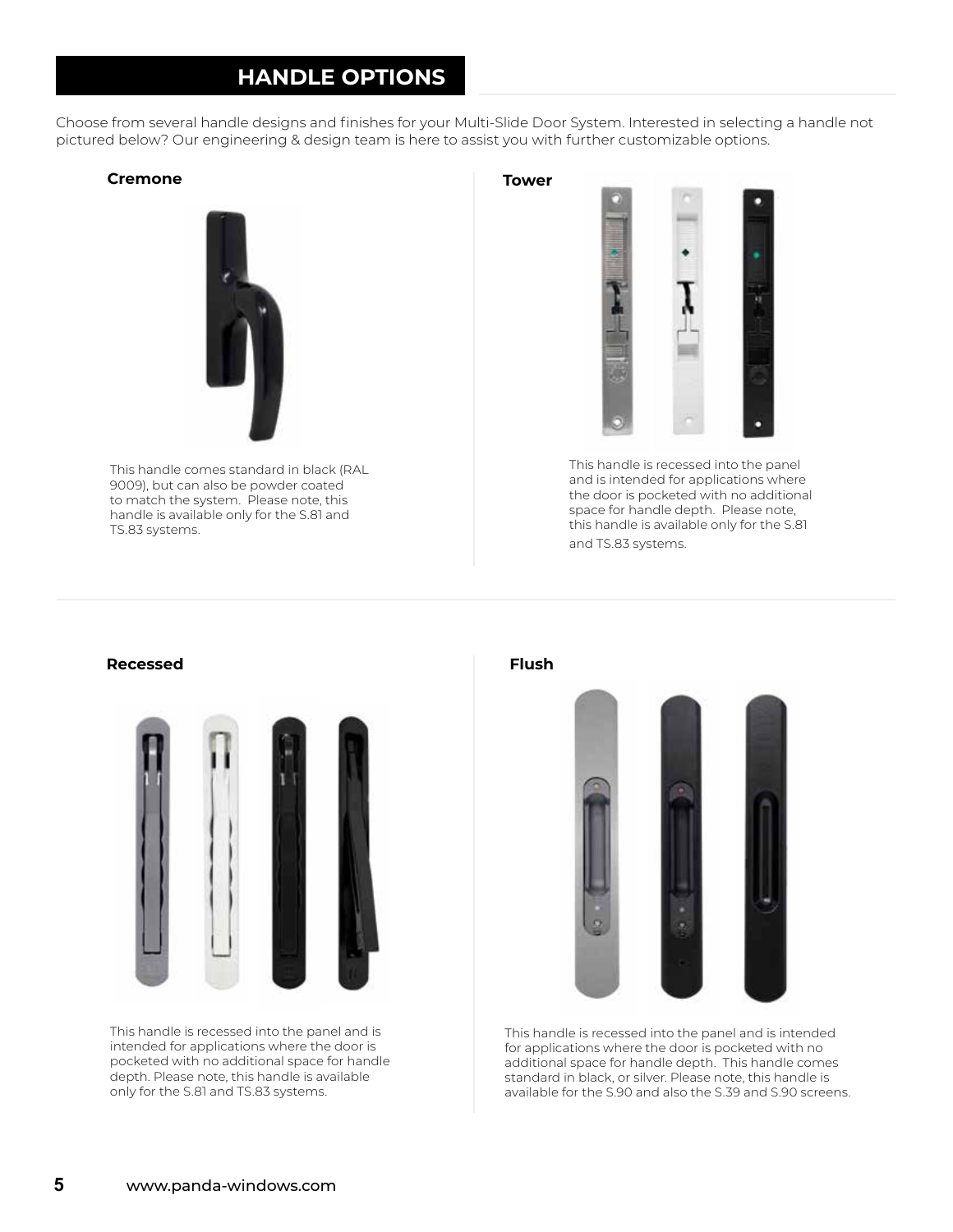# **GLASS OPTIONS**

Low-E glass comes standard for all units. If you require a specific Low-E or no Low-E option, we will be happy to advise you on the best type of glass for your project.

\*Please note: For multi-slide systems, TS.83 has the option for triple-pane glass.



# **RADIUS**

Panda is pleased to offer a truly curved Multi-Slide Door System, also known as a radius system. With a number of different radius systems available, Panda is ready to work with you to design, customize, and build the right system for your project.



## **Did You Know?**

The largest Multi-Slide Door system Panda has built to date measures 15 ft. in height.

# **STILES/PANEL INFO**

| Model                                              | <b>Material &amp; Construction</b>                              | <b>Panel Thickness</b> | <b>Stile &amp; Rail Profile</b> |
|----------------------------------------------------|-----------------------------------------------------------------|------------------------|---------------------------------|
| S.81 Aluminum                                      | Aluminum extrusions with wall<br>thickness of up to 1/8".       | $1\frac{15}{16}$       | $3\frac{3}{4}$                  |
| TS.83 Aluminum<br>Thermally Broken<br>Slim Profile | Strength of aluminum combined with<br>performance and elegance. | $1\frac{7}{8}$         | $3\frac{5}{16}$<br>4" Interlock |
| S.90 Aluminum<br>Slim Profile                      | Slim profile with the strength of aluminum.                     | $1\frac{1}{4}$         | $2\frac{5}{8}$                  |